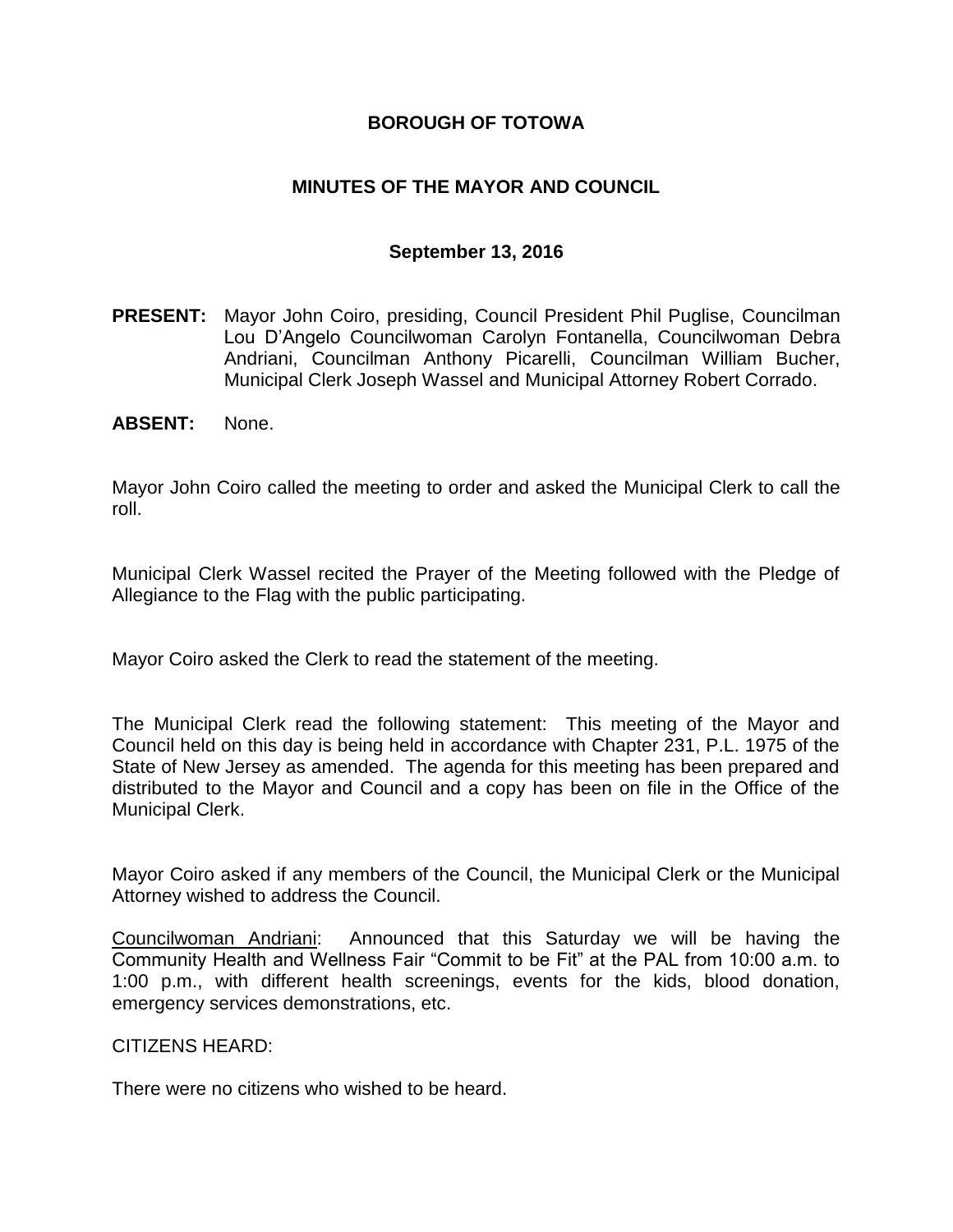There was a motion by Councilman Puglise, seconded by Councilman D'Angelo to approve the Minutes of the Mayor and Council for the meeting of August 23, 2016. On roll call vote, all members of the Council present voted in the affirmative.

### COMMITTEE ON FINANCE:

There was a motion by Councilman Picarelli, seconded by Councilman D'Angelo to approve Resolution No. 2016-19 for the payment of bills. On roll call vote, all members of the Council present voted in the affirmative.

There was a motion by Councilman Picarelli, seconded by Councilman D'Angelo to adopt the following resolution authorizing the Treasurer to issue refunds to various property owners due to overpayment of 3<sup>rd</sup> Quarter 2016 taxes. On roll call vote, all members of the Council present voted in the affirmative.

### RESOLUTION

WHEREAS, there has been an overpayment of taxes on the properties listed below, for 3<sup>rd</sup> Quarter 2016; and

WHEREAS, the taxpayer is entitled to a refund; and

WHEREAS, the chart sets forth the refund as follows:

| <b>BLOCK</b><br>9.13 | <u>LOT</u><br>88 | <b>PROPERTY/OWNER</b><br>104 Hickory Hill Blvd<br>Young Sook Lee | <b>PAYABLE TO:</b><br>Young Sook Lee                                                              | <b>OVERPAYMENT</b><br>\$2,974.05 |
|----------------------|------------------|------------------------------------------------------------------|---------------------------------------------------------------------------------------------------|----------------------------------|
|                      |                  |                                                                  | Mail To:<br><b>Simplicity Title</b><br>70 Grove Street<br>Somerville, NJ<br>08876                 |                                  |
| 81                   | 14               | 60 Raphael Road<br>Carmen Andiorio                               | Estate of Carmen Andiorio<br>Mail To:<br>Galante & Matthews<br>50 Galesi Drive<br>Wayne, NJ 07470 | \$2,268.56                       |
| 13                   | 14               | 96 Willard Ave.<br>Steven Rodriguez                              | Steven Rodriguez                                                                                  | \$1,370.55                       |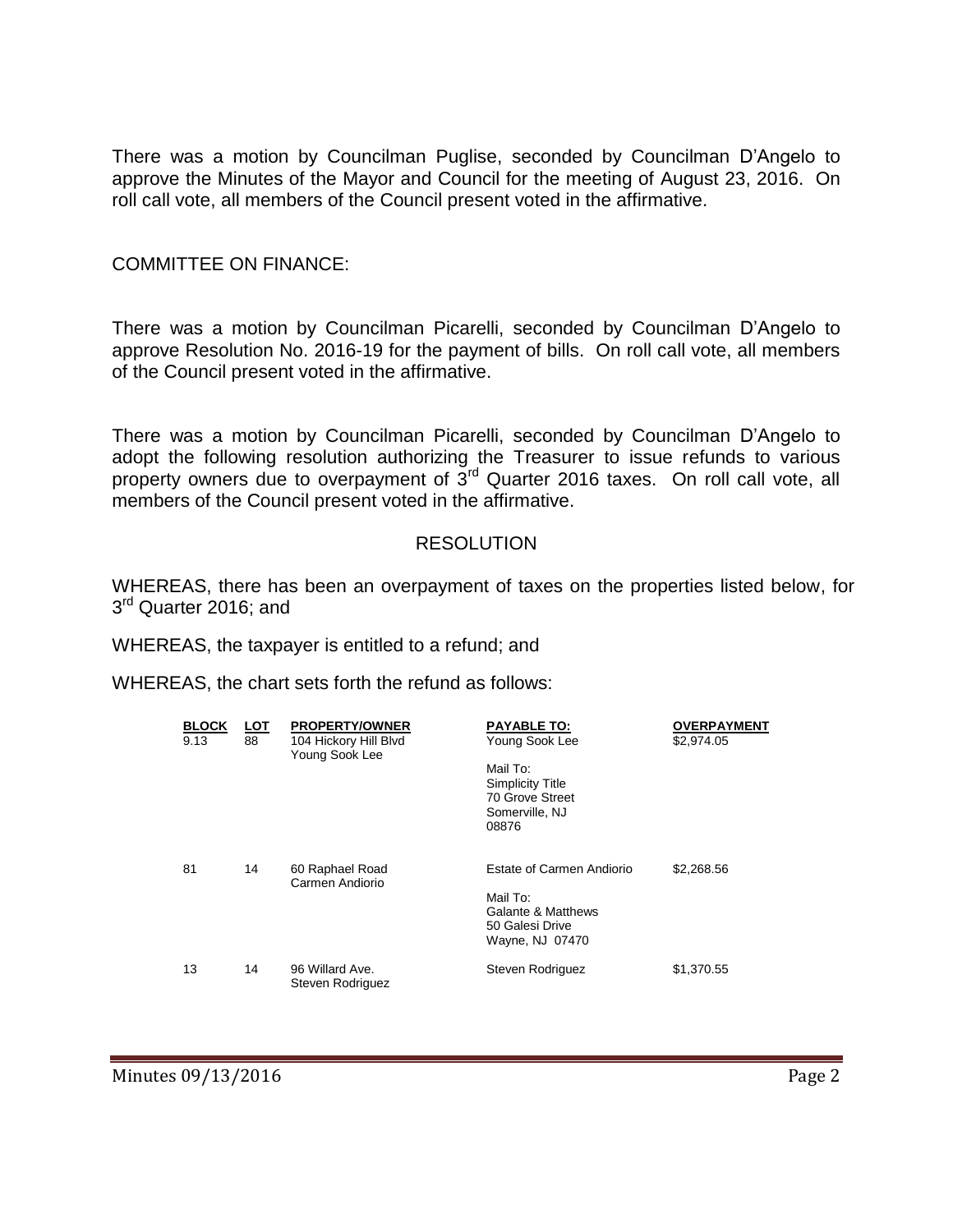NOW, THEREFORE BE IT RESOLVED, that the overpayment shall be refunded to the taxpayer, as stated above, and the Treasurer is authorized to issue separate checks for the refunds, which shall be paid to the stated property owner or taxing authority.

There was a motion by Councilman Picarelli, seconded by Councilman D'Angelo to adopt the following Resolution Of The Mayor And Council Of The Borough Of Totowa Authorizing Settlement Of The Application For Freeze Act Relief Pursuant To N.J.S.A. 54:3-26 Entitled Jo-El Properties, LLC v. Borough Of Totowa, Based On The Passaic County Board Of Taxation Judgment For Block 127, Lot 11, Known As 7 Crescent Avenue In The Borough Of Totowa, Passaic County, New Jersey. On roll call vote, all members of the Council present voted in the affirmative.

# RESOLUTION NO. 126-2016

RESOLUTION OF THE MAYOR AND COUNCIL OF THE BOROUGH OF TOTOWA AUTHORIZING SETTLEMENT OF THE APPLICATION FOR FREEZE ACT RELIEF PURSUANT TO N.J.S.A. 54:3-26 ENTITLED JO-EL PROPERTIES, LLC V. BOROUGH OF TOTOWA, BASED ON THE PASSAIC COUNTY BOARD OF TAXATION JUDGMENT FOR BLOCK 127, LOT 11, KNOWN AS 7 CRESCENT AVENUE IN THE BOROUGH OF TOTOWA, PASSAIC COUNTY, NEW JERSEY

WHEREAS, the Passaic County Board of Taxation entered judgment on or about May 17, 2013 for appeal number 12-1306496L reducing the tax assessment for tax year 2013 on Block 127, Lot 11 from \$144,800 to \$75,000; and

WHEREAS, application for Freeze Act relief pursuant to N.J.S.A. 54:3-26 of the aforementioned judgment has been filed by the Taxpayer, Jo-El Properties, LLC; and

WHEREAS, the proposed Application for Judgment Pursuant to N.J.S.A. 54:3-26, a copy of which is incorporated herein as if set forth at length, has been reviewed and recommended by the Borough Tax Assessor and Borough Tax Expert; and

WHEREAS, the settlement of said matter as more fully set forth below is in the best interest of the Borough of Totowa.

NOW, THEREFORE, BE IT RESOLVED, by the Mayor and Council of the Borough of Totowa, as follows: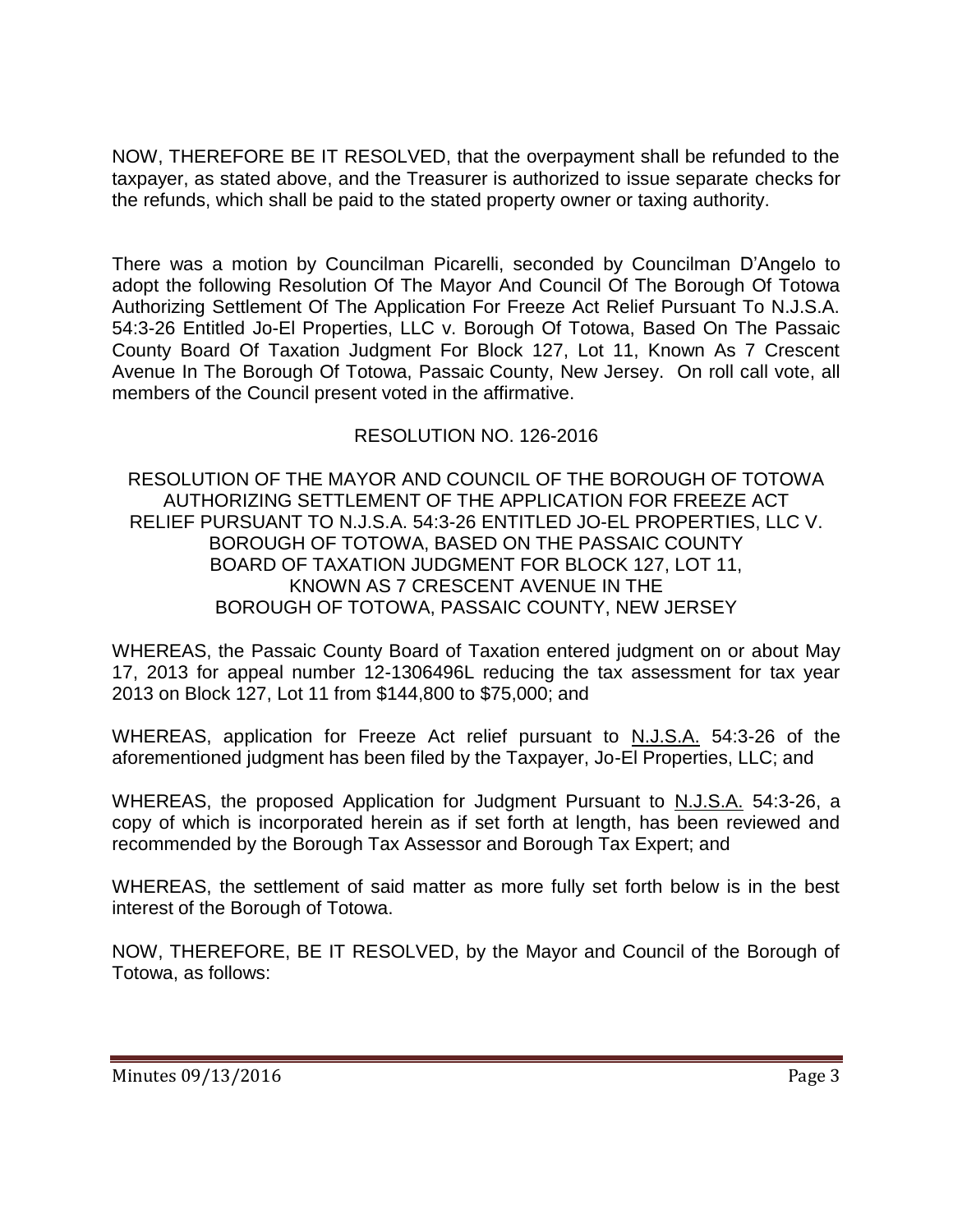1. Application of the Freeze Act, N.J.S.A. 54:3-26, based on the Passaic County Board of Taxation judgment for tax year 2013, to the tax assessments for tax years 2014-2015 is hereby authorized as follows:

7 Crescent Avenue Block 127, Lot 11 Years: 2014, 2015

|          | <b>Original Assessment</b> | <b>Freeze Act Assessment</b> |
|----------|----------------------------|------------------------------|
| Land:    | \$96,500                   | \$50,000                     |
| Imprvts: | \$48,300                   | \$25,000                     |
| Total:   | \$144,800                  | \$75,000                     |

2. All municipal officials are hereby authorized to take whatever action may be necessary to implement the terms of this Resolution and authorizes the Special Tax Counsel to enter into the Stipulation of Settlement as provided by Taxpayer.

There was a motion by Councilman Picarelli, seconded by Councilman D'Angelo to adopt the following Resolution To Acknowledge Receipt Of And Accept The 2015 Audit Corrective Action Plan. On roll call vote, all members of the Council present voted in the affirmative.

## RESOLUTION NO. 127-2016

### RESOLUTION TO ACKNOWLEDGE RECEIPT OF AND ACCEPT THE 2015 AUDIT CORRECTIVE ACTION PLAN

WHEREAS, by Resolution No. 20-2016 dated January 1, 2016, the Mayor and Council of the Borough of Totowa authorized the firm of Lerch, Vinci & Higgins, LLP, 17-17 Route 208, Fair Lawn, New Jersey 07410, to serve as the Municipal Auditor for the Borough of Totowa; and

WHEREAS, the professional services to be provided by the Municipal Auditor include but are not limited to auditing the financial statements for the Borough of Totowa; preparing the unaudited annual financial statement; review and certification of the annual budget; and preparing the annual debt statement and performing all general auditing services as needed; and

WHEREAS, the Municipal Auditor has completed the Borough of Totowa, Passaic County, New Jersey Report of Audit Year Ended December 31, 2015; and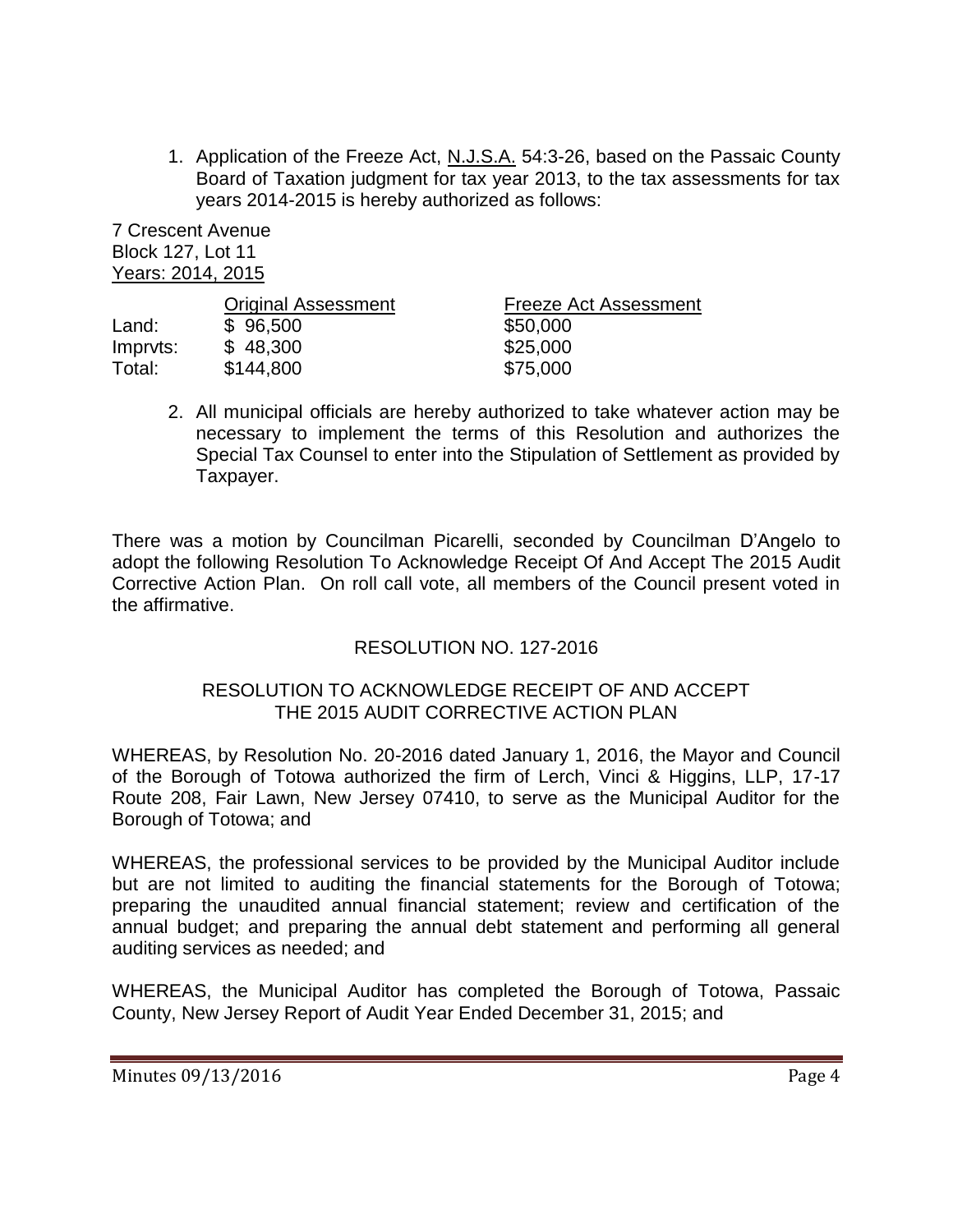WHEREAS, the Municipal Clerk and Chief Financial Officer/Treasurer prepared the 2015 Audit Corrective Action Plan based on the recommendations listed in the Audit Report, a copy of which is on file in the office of the Borough of Totowa Municipal Clerk; and

WHEREAS, copies of the 2015 Audit Corrective Action Plan have been distributed to the Mayor and Council of the Borough of Totowa and the Recommendations and 2015 Audit Corrective Action Plan have been forwarded to all affected personnel.

NOW, THEREFORE, BE IT RESOLVED, that the Mayor and Council of the Borough of Totowa do hereby acknowledge receipt of and accept the 2015 Audit Corrective Action Plan as prepared by the Municipal Clerk and Chief Financial Officer/Treasurer.

COMMITTEE ON PUBLIC SAFETY:

There was a motion by Councilman Puglise, seconded by Councilwoman Fontanella to approve payment of the annual contribution for 2016 to the Borough Of Totowa First Aid Squad, Inc. in the amount of \$15,000.00. On roll call vote, all members of the Council present voted in the affirmative.

A letter of resignation was received from School Crossing Guard Susan Grotz. There was a motion by Councilman Puglise, seconded by Councilwoman Fontanella to accept her resignation and send her a letter of thanks for her years of service. On roll call vote, all members of the Council present voted in the affirmative.

Upon the recommendation of the Committee, there was a motion by Councilman Puglise, seconded by Councilwoman Fontanella to appoint Stefanie Masi as a School Crossing Guard. On roll call vote, all members of the Council present voted in the affirmative.

# MAYOR'S APPOINTMENT

I, Mayor John Coiro, with the advice and consent of the Council do hereby appoint Stefanie Masi as a School Crossing Guard for an unexpired term ending December 31, 2016.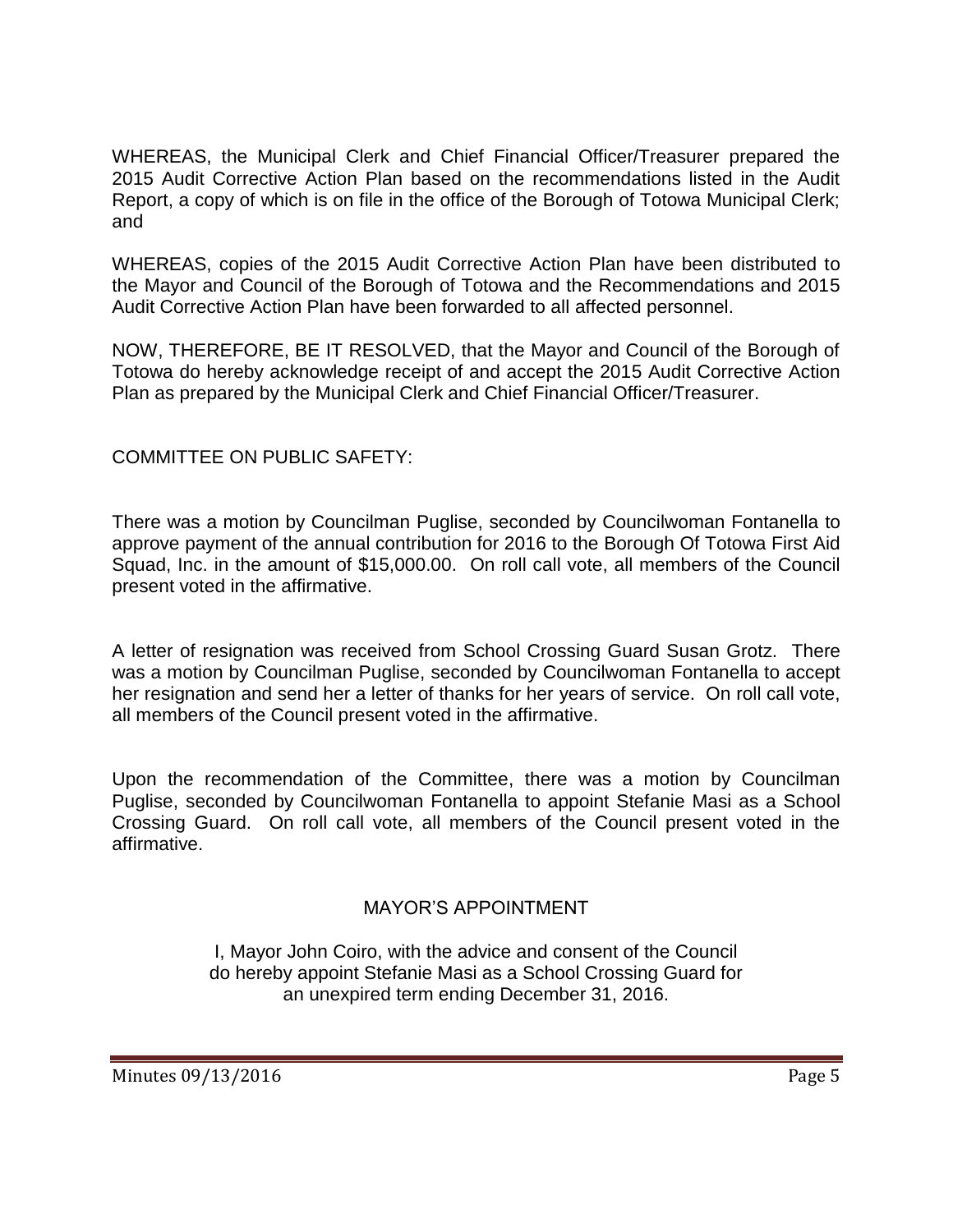There was a motion by Councilman Puglise, seconded by Councilwoman Fontanella to confirm the appointment. On roll call vote, all members of the Council present voted in the affirmative.

A letter was received from DPW Laborer Richard Schopperth requesting a day off with pay on Friday, September 16, 2016 to attend the New Jersey State Firemen's Convention as alternate delegate for Fire Chief Vincent Marciano. There was a motion by Councilman Puglise, seconded by Councilwoman Fontanella to approve his request. On roll call vote, all members of the Council present voted in the affirmative.

A letter from residents Michael and Shannon Greco thanking Police Chief Robert Coyle and the Totowa Police Department for a job well done day in and day out was received and filed.

COMMITTEE ON PUBLIC WORKS:

There was no report.

COMMITTEE ON ENGINEERING & PUBLIC PROPERTY:

There was a motion by Councilwoman Fontanella, seconded by Councilwoman Andriani to adopt the following Resolution Authorizing Professional Engineering Services For The Riverview Drive Pump Station Improvements. On roll call vote, all members of the Council present voted in the affirmative.

## RESOLUTION NO. 128-2016

### RESOLUTION AUTHORIZING PROFESSIONAL ENGINEERING SERVICES FOR THE RIVERVIEW DRIVE PUMP STATION IMPROVEMENTS

WHEREAS, the Borough of Totowa Sewer Department Superintendent has advised the Mayor and Council of the Borough of Totowa that various repairs are needed at the Riverview Drive Pump Station; and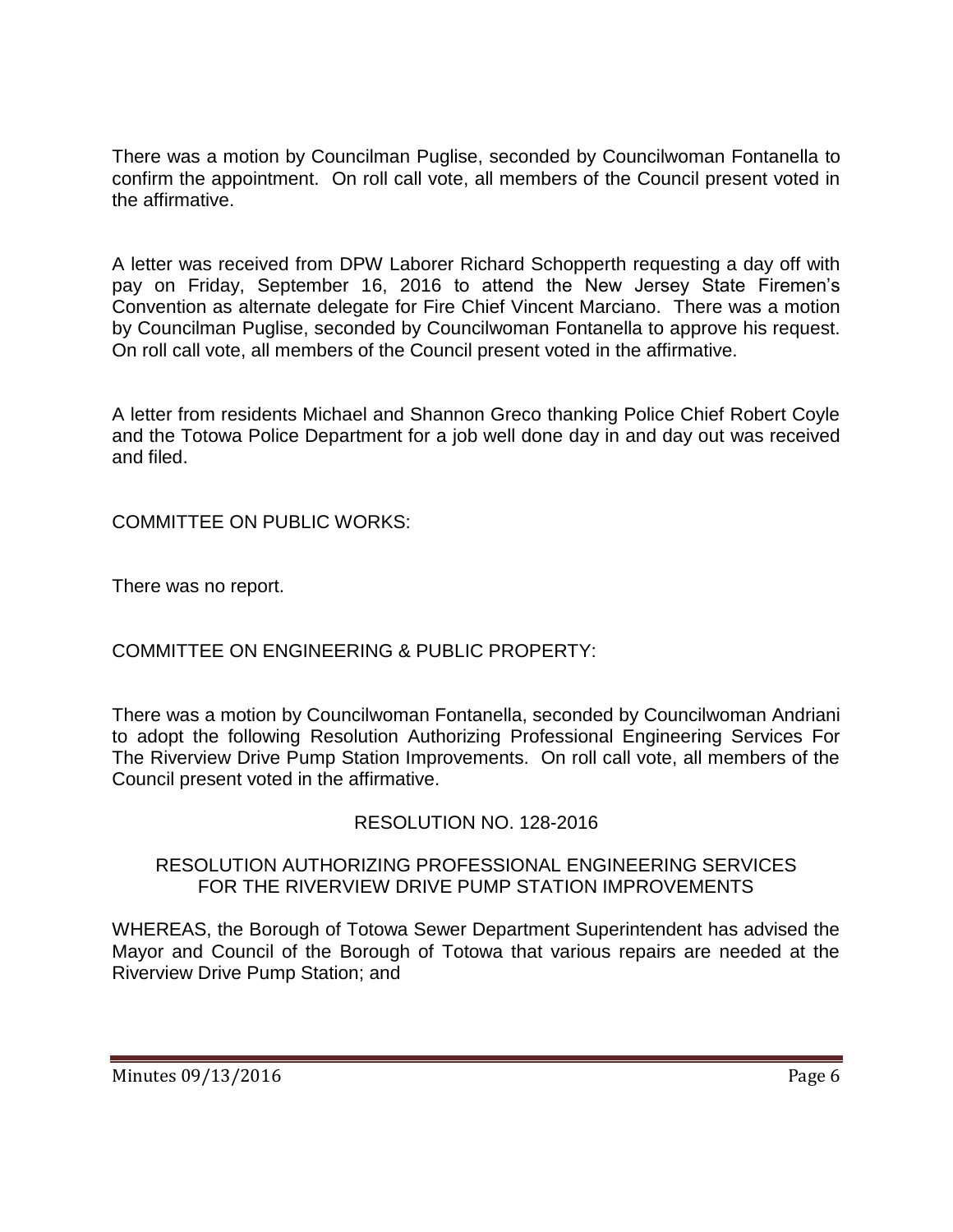WHEREAS, the proposed repairs include but are not limited to installation of new wet well ventilation as well as the replacement of grating, side gates, valves, a door and the automatic transfer switch; and

WHEREAS, the Mayor and Council of the Borough of Totowa desire to retain the services of a professional engineering firm to provide design services, prepare construction plans, specifications and bid documents, assist in the bidding process and supervise construction of the Project; and

WHEREAS, Richard A. Alaimo Engineering Associates has submitted a proposal dated February 4, 2016 to provide the design, bid assistance and construction supervision services for the Pump Station repairs at a cost not to exceed \$47,180.00, a copy of which is on file in the office of the Borough of Totowa Municipal Clerk; and

WHEREAS, the proposal also includes a task to complete an assessment of the overall facility and preparation of a Capital Improvement Plan for the Riverview Drive Pump Station; and

WHEREAS, the Mayor and Council of the Borough of Totowa on September 13, 2016 did examine the proposal submitted by Richard A. Alaimo Engineering Associates; and

WHEREAS, pursuant to the applicable New Jersey State laws, these professional services may be awarded without public bidding.

NOW, THEREFORE, BE IT RESOLVED, that the Mayor and Council of the Borough of Totowa do hereby accept the proposal submitted by Richard A. Alaimo Engineering Associates for professional engineering services for the Riverview Drive Pump Station Improvements in the amount of \$47,180.00.

BE IT FURTHER RESOLVED, that the Mayor and Council of the Borough of Totowa do hereby authorize Richard A. Alaimo Engineering Associates to perform the professional services as set forth in their proposal.

A letter was received from the Serra Club requesting permission to use the Municipal Parking Lot on Saturday, October 29, 2016 for a trip to Atlantic City. There was a motion by Councilwoman Fontanella, seconded by Councilwoman Andriani to grant permission. On roll call vote, all members of the Council present voted in the affirmative. Councilman D'Angelo abstained from the voting.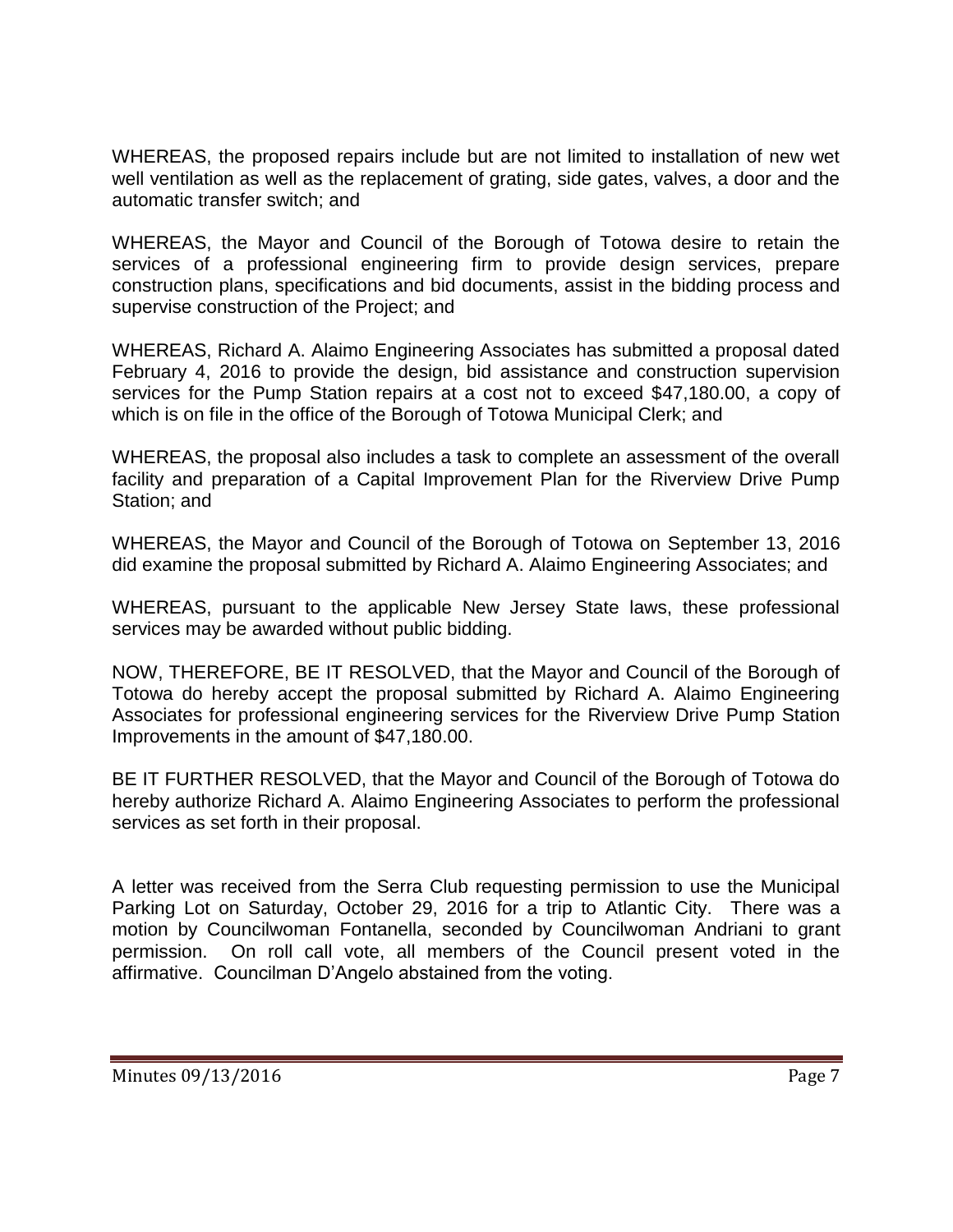## COMMITTEE ON LIAISON & INSPECTION:

There was a motion by Councilwoman Andriani, seconded by Councilman Bucher to approve the 2016 Open Space & Farmland Preservation Trust Fund Agreement between the Borough of Totowa and County of Passaic for Kennedy Park Playground Equipment. On roll call vote, all members of the Council present voted in the affirmative.

There was a motion by Councilwoman Andriani, seconded by Councilman Bucher to adopt the following Resolution Authorizing A Pool Refund. On roll call vote, all members of the Council present voted in the affirmative.

## RESOLUTION NO. 129-2016

### RESOLUTION AUTHORIZING A POOL REFUND

WHEREAS, the Mayor and Council of the Borough of Totowa pursuant to the Code of the Borough of Totowa, Chapter 367 entitled "Swimming Pools", Article I, "Municipal Pool" and any amendments thereto, are authorized to annually establish the "fees" for the Totowa Municipal Swimming Pool; and

WHEREAS, by Resolution No. 53-2016 dated April 12, 2016, the Mayor and Council of the Borough of Totowa, after conferring with the Board of Recreation, approved the 2016 Fee schedule for the Totowa Municipal Swimming Pool; and

WHEREAS, the Borough of Totowa Municipal Swimming Pool was open from Friday, June 17, 2014 through Monday, September 5, 2016; and

WHEREAS, William and Nadine Ormsby, 44 Hudson Avenue, Totowa, New Jersey 07512 have requested a refund for a partial season family pool membership in the amount of \$236.00; and

WHEREAS, the Mayor and Council desire to authorize the refund of the partial season family pool membership in the amount of \$236.00.

NOW, THEREFORE, BE IT RESOLVED, that the Mayor and Council of the Borough of Totowa do hereby authorize the refund of \$236.00 to William and Nadine Ormsby for the partial season family pool membership paid to the Borough of Totowa.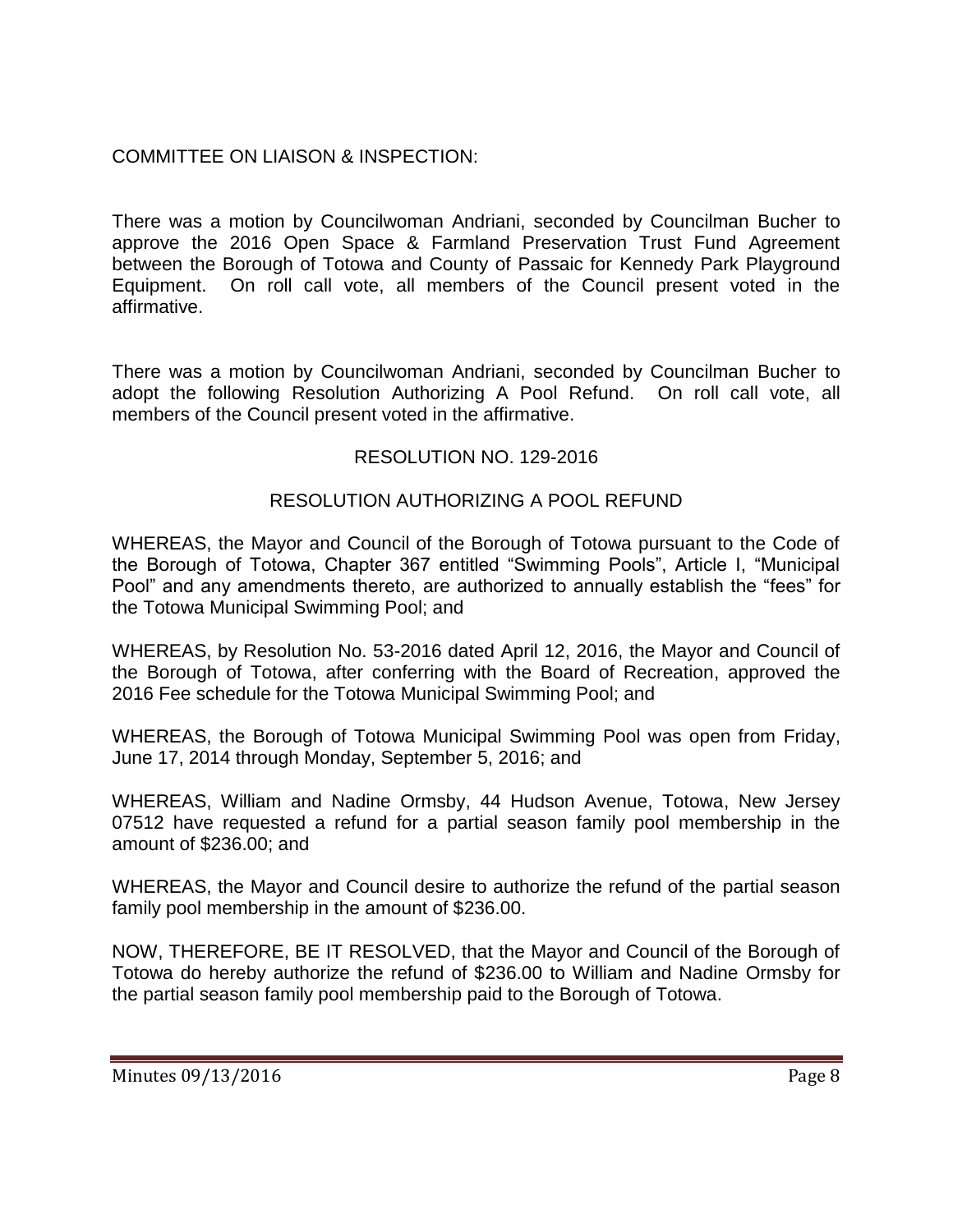BE IT FURTHER RESOLVED, that the Borough of Totowa Treasurer is hereby authorized to issue a check in the amount of \$236.00 to William and Nadine Ormsby, 44 Hudson Avenue, Totowa, New Jersey 07512.

A letter of resignation was received from Board of Health Commissioner Mary Corrado. There was a motion by Councilwoman Andriani, seconded by Councilman Bucher to accept her resignation and send her a letter of thanks for her years of service. On roll call vote, all members of the Council present voted in the affirmative.

Upon the recommendation of the Committee, there was a motion by Councilwoman Andriani, seconded by Councilman Bucher to appoint Rosemarie Aulino as a Board of Health Commissioner. On roll call vote, all members of the Council present voted in the affirmative.

# MAYOR'S APPOINTMENT

#### I, Mayor John Coiro, with the advice and consent of the Council do hereby appoint Rosemarie Aulino as a Board of Health Commissioner for an unexpired term ending December 31, 2016.

There was a motion by Councilwoman Andriani, seconded by Councilman Bucher to confirm the appointment. On roll call vote, all members of the Council present voted in the affirmative.

COMMITTEE ON LEGISLATION & ORDINANCES:

There was a motion by Councilman Bucher, seconded by Councilman Picarelli to adopt the following Proclamation In Honor And Recognition Of Father J. Patrick Ryan. On roll call vote, all members of the Council present voted in the affirmative.

PROCLAMATION IN HONOR AND RECOGNITION OF FATHER J. PATRICK RYAN

WHEREAS, J. Patrick Ryan was ordained in 1976 in Albany, New York and came to New Jersey in 1995; and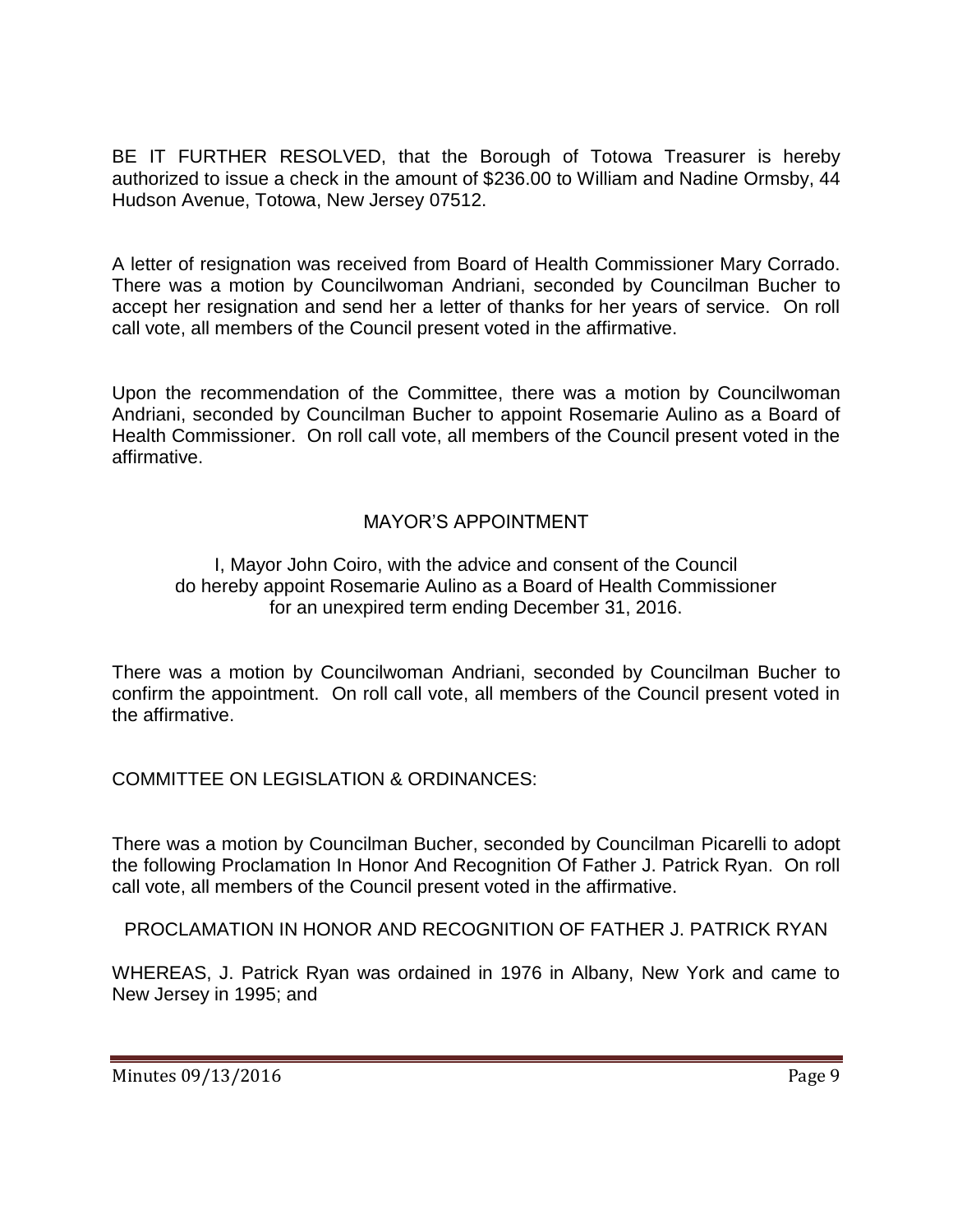WHEREAS, Father Patrick served as the Pastor at Blessed Sacrament Church in Paterson, New Jersey for 8 years and in July of 2011, he was appointed as the Pastor of St. James of the Marches Church in Totowa, New Jersey; and

WHEREAS, Father Patrick is a Dean of the Clergy and serves as Chaplain to the Totowa Police Department, Passaic County Sheriff's Department and the Passaic County Police Academy; and

WHEREAS, Father Patrick is the son and grandson of New York City Police Officers and has two brothers-in-law who were members of the FDNY and for his efforts in supporting first responders at the site of 9/11, he was recognized by the City Council of New York for "giving hundreds of hours mentoring to those in recovery efforts and for being a source of support, inspiration, encouragement and strength to the survivors of the terrorist attack on the World Trade Center"; and

WHEREAS, Father Patrick holds four Master's Degrees including one in counseling and one in psychology and holds a doctorate as well; and

WHEREAS, Father Patrick also serves as a member of a number of boards in the area and he is honored to work with the Fire Fighters of Paterson; and

WHEREAS, on September 25, 2016, Father Patrick will celebrate his 40<sup>th</sup> anniversary of ordination to the priesthood; and

WHEREAS, the Mayor and Council of the Borough of Totowa wish to publicly honor Father J. Patrick Ryan on his 40<sup>th</sup> anniversary for his commitment and service to God as well as to the parishioners of St. James and the residents of Totowa.

NOW, THEREFORE, BE IT PROCLAIMED that the Mayor and Council of the Borough of Totowa, County of Passaic and State of New Jersey do hereby give special recognition to Father J. Patrick Ryan for his distinguished career and devoted service to our community.

BE IT FURTHER PROCLAIMED that this Proclamation be made a part of the permanent records of the Borough of Totowa and that a copy of said Proclamation be presented to Father J. Patrick Ryan.